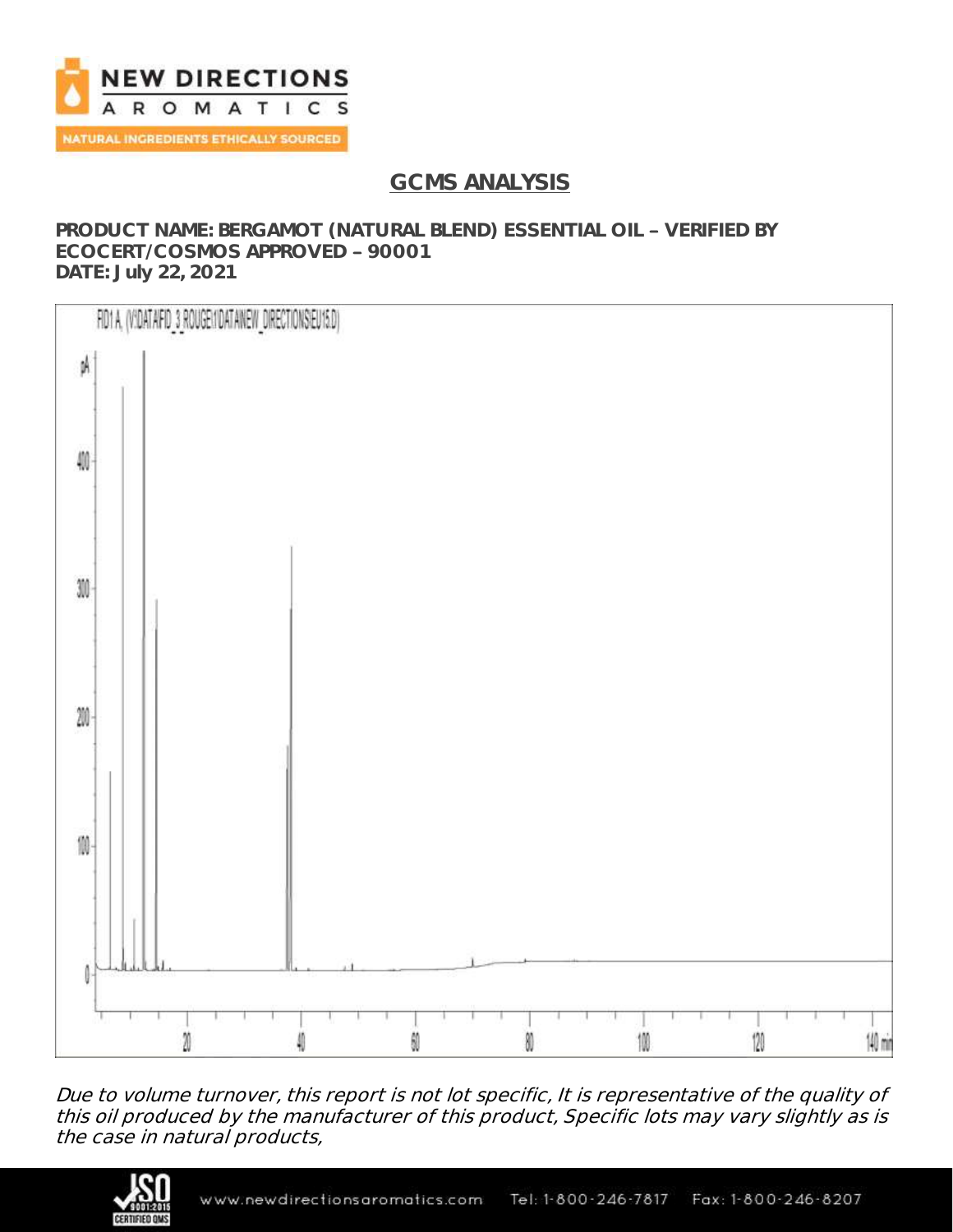

## GCMS ANALYSIS *(cont'd.)*

**PRODUCT NAME: BERGAMOT (NATURAL BLEND) ESSENTIAL OIL - VERIFIED BY** ECOCERT/COSMOS APPROVED - 90001

| Peak            | $RT$ (min) | Compound                    | $\frac{0}{0}$ |
|-----------------|------------|-----------------------------|---------------|
| 1               | 6,53       | alpha-PINENE                | 2,33          |
| $\overline{2}$  | 7,54       | <b>CAMPHENE</b>             | 0,04          |
| $\overline{3}$  | 8,78       | beta-PINENE                 | 10,09         |
| $\overline{4}$  | 9,17       | <b>SABINENE</b>             | 0,12          |
| 5               | 10,19      | delta3-CARENE               | 0,05          |
| $\overline{6}$  | 10,73      | beta-MYRCENE                | 0,85          |
| $\overline{7}$  | 10,84      | alpha-PHELLANDRENE          | 0,03          |
| $\overline{8}$  | 11,44      | alpha-TERPINENE             | 0,06          |
| 9               | 12,50      | <b>LIMONENE</b>             | 45,48         |
| 10              | 12,76      | 1,8-CINEOLE                 | 0,02          |
| 11              | 12,80      | beta-PHELLANDRENE           | 0,14          |
| 12              | 12,94      | MONOTERPENIC COMPOUND       | 0,01          |
| 13              | 14,02      | cis-beta-OCIMENE            | 0,02          |
| 14              | 14,35      | MONOTERPENIC COMPOUND       | 0,02          |
| 15              | 14,62      | gamma-TERPINENE             | 9,10          |
| 16              | 14,89      | trans-beta-OCIMENE          | 0,07          |
| 17              | 15,64      | 3,8-p-MENTHADIENE           | 0,04          |
| 18              | 15,77      | p-CYMENE                    | 0,20          |
| 19              | 16,99      | <b>OCTANAL</b>              | 0,05          |
| 20              | 23,75      | <b>FENCHONE</b>             | 0,03          |
| 21              | 27,62      | <b>LINALOOL cis-OXIDE</b>   | 0,02          |
| $\overline{22}$ | 30,02      | <b>LINALOOL trans-OXIDE</b> | 0,02          |
| 23              | 36,46      | MONOTERPENIC COMPOUND       | 0,03          |
| 24              | 37,55      | <b>LINALOOL</b>             | 8,29          |
| 25              | 38,24      | <b>LINALYL ACETATE</b>      | 22,03         |
| 26              | 39,04      | COMPOUND Mw=152             | 0,07          |
| 27              | 40,63      | PLINYL ACETATE              | 0,01          |
| 28              | 41,23      | COMPOUND Mw=152             | 0,06          |
| 29              | 47,60      | <b>NERYL ACETATE</b>        | 0,08          |
| 30              | 47,70      | beta-BISABOLENE             | 0,01          |

### Disclaimer & Caution

Please refer to all relevant technical information specific to the product, prior to use, The information contained in this document is obtained from current and reliable sources, New Directions Aromatics Inc, provides the information contained herein, but makes no representation as to its comprehensiveness or accuracy, Individuals receiving this information must exercise their independent judgment in determining its appropriateness for a particular purpose, The user of the product is solely responsible for compliance with all laws and regulations applying to the use of the products, including intellectual property rights of third parties, As the ordinary or otherwise use(s) of this product is outside the control of New Directions Aromatics Inc,, no representation or warranty, expressed or implied, is made as to the effect(s) of such use(s), (including damage or injury), or the results obtained, The liability of New Directions Aromatics Inc, is limited to the value of the goods and does not include any consequential loss, New Directions Aromatics Inc, shall not be liable for any errors or delays in the content, or for any actions taken in reliance thereon, New Directions Aromatics Inc, shall not be responsible for any damages resulting from use of or reliance upon this information, In the event of any dispute, the Customer hereby agrees that Jurisdiction is limited to the province of Ontario, Canada